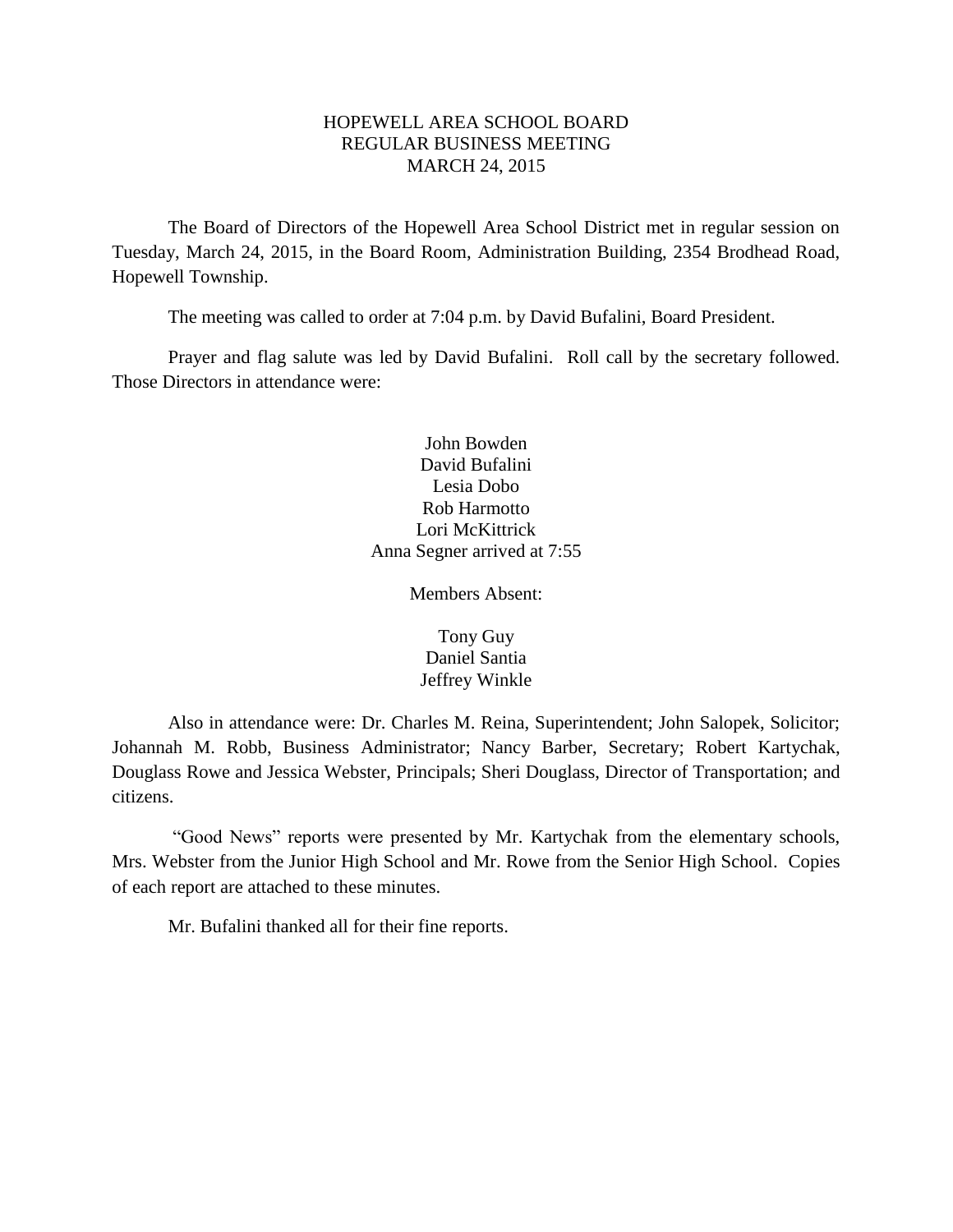Mr. Bufalini asked for approval of minutes.

# APPROVAL OF GROUPED ITEMS

## MOTION #1

By Lesia Dobo, seconded by Rob Harmotto, to approve items (1) and (2) as presented in accordance with the School Board's agreement for grouping items in a single motion. MOTION carried unanimously by an affirmative vote of all Directors in attendance.

# Approval of Minutes

- 1. Recommendation to approve the February 24, 2015 business meeting minutes as presented.
- 2. Recommendation to approve the March 10, 2015 work meeting minutes as presented.

# APPROVAL OF GROUPED ITEMS

## MOTION #2

By Lori McKittrick, seconded by Lesia Dobo, to approve items (1) through (3) as presented in accordance with School Board's agreement for grouping items in a single motion. MOTION carried unanimously by an affirmative vote of all Directors in attendance.

## Tax Collectors' Report

1. Recommendation to accept report for taxes collected for the month of February 2015, as presented, and make said report a part of these minutes.

## Treasurer's Report

2. Recommendation to accept report of the Treasurer for the month of February 2015, as presented, and make said report a part of these minutes.

## Financial Statements

3. Recommendation to accept Financial Statements for the month of February 2015, as presented, and make said statements a part of these minutes.

## VISITOR'S COMMENTS

Linda Helms from the B.F. Jones Memorial Library presented the April calendar.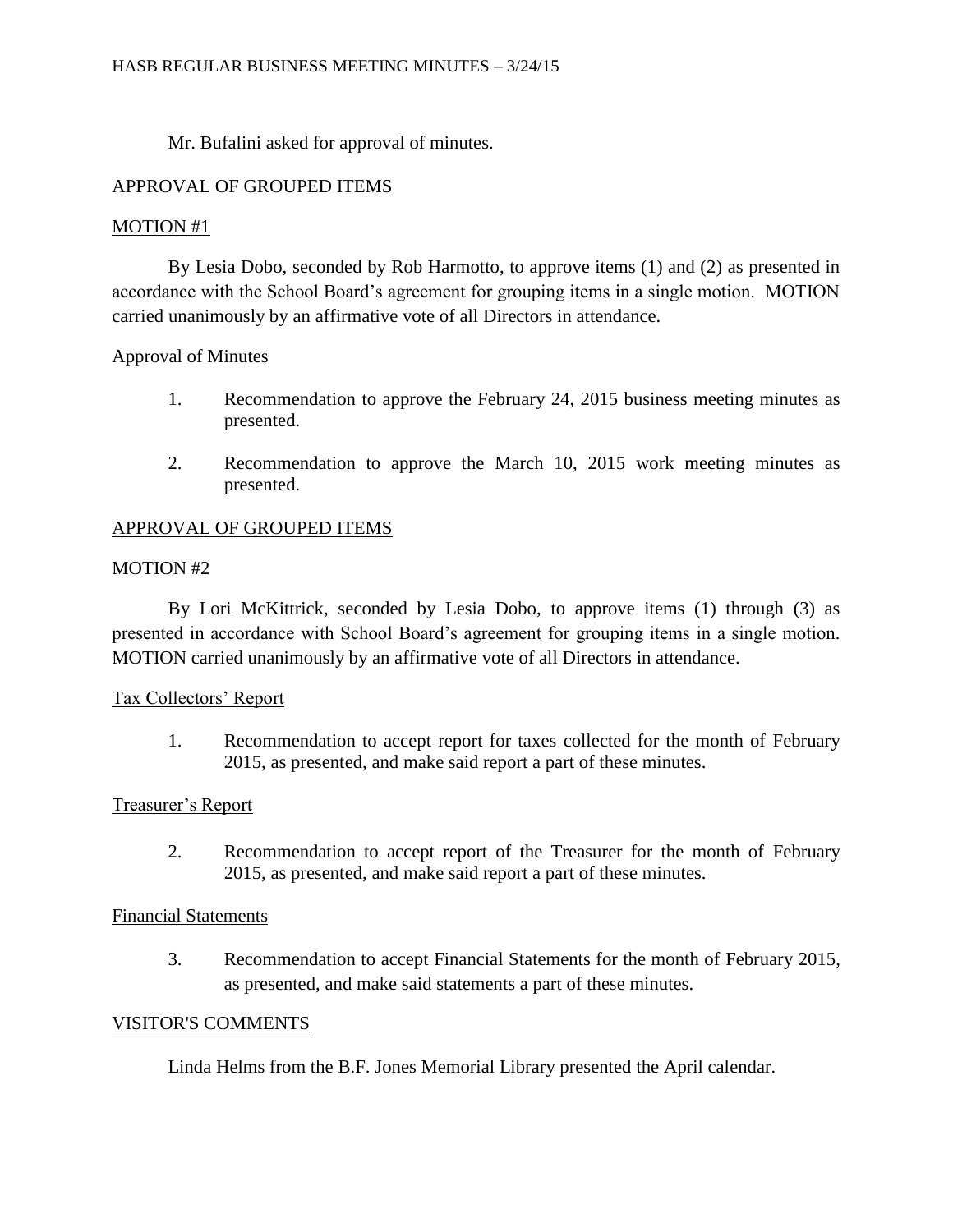## EXECUTIVE SESSION

At 7:16 p.m. Mr. Bufalini announced that an Executive Session would be held to discuss personnel matters. This announcement is being made to be in compliance with Act 84 of 1986, Pennsylvania's Sunshine Law, as amended. The meeting resumed at 7:47 p.m.

At this time Mr. Bufalini asked that Committee discussion and recommendations begin.

# **Education/Curriculum/Instruction by Lesia Dobo, Chair**

## MOTION #3

By Lesia Dobo, seconded by John Bowden, to approve the request of Mr. Katkich and Elizabeth Lehman to consolidate the end-of-year  $7<sup>th</sup>$  and  $8<sup>th</sup>$  grade field trips. The trip this year will be May 27, 2015 on the Gateway Clipper through the Emsworth Lock and Dam and a walking tour of Fort Pitt. MOTION carried unanimously by an affirmative vote of all Directors in attendance.

## MOTION #4

By Lesia Dobo, seconded by Lori McKittrick, to approve free school privileges for Tyler Freeman to attend Hopewell High School for the remainder of the 2014-2015 school year. MOTION carried unanimously by an affirmative vote of all Directors in attendance.

## **Athletics by David Bufalini, Co-Chair**

## APPROVAL OF GROUPED ITEMS

## MOTION #5

By David Bufalini, seconded by John Bowden, to approve items 1 through 3, as presented in accordance with School Board's agreement for grouping items in a single motion. MOTION carried unanimously by an affirmative vote of all Directors in attendance.

- 1. Payment of winter coaches beyond the regular season.
- 2. Request of Hopewell Football Boosters to operate the concession stand, spirit shop and conduct a 50/50 raffle at all home Varsity, Jr. Varsity, Freshman and Junior High football games.
- 3. Request of Hopewell Football Boosters to hold their monthly meeting at Hopewell Junior High School on the second Monday of every month at a location to be determined.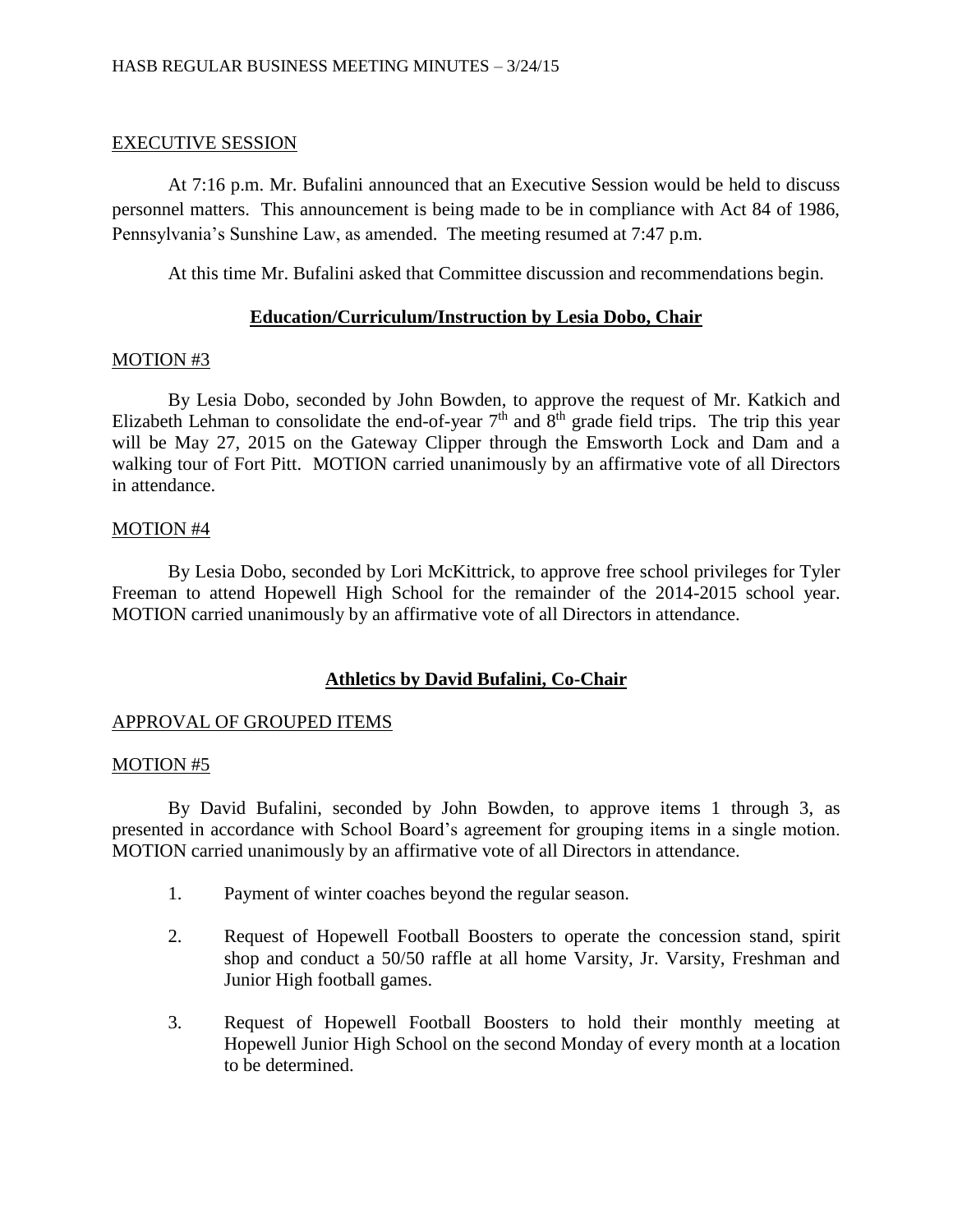# **Buildings and Grounds by Lori McKittrick**

## APPROVAL OF GROUPED ITEMS

## MOTION #6

By Lori McKittrick, seconded by Lesia Dobo, to approve items 1 through 8, as presented in accordance with School Board's agreement for grouping items in a single motion. MOTION carried unanimously by an affirmative vote of all Directors in attendance.

- 1. Request of Robert W. Young Post 38805 Veterans of Foreign Wars to use the Senior High School as a staging area and the Junior High School for their Memorial Day parade and service.
- 2. Request of the B. F. Jones Memorial Library to use the High School Auditorium for a concert on November 21, 2015.
- 3. Request of Hopewell Youth Football to host 2015 Viking Day Carnival on Saturday, July 18, 2015 from 11:00 a.m. until 9:00 p.m. in the Margaret Ross Elementary School parking lot.
- 4. Request by Shannon Shawgo to use the High School football field and soccer field for the 4th Annual Mad Skills Soccer Camp, June 8, 2015 through June 12, 2015 from 8:00 a.m. until 1:00 p.m. This is Shannon's senior project. Proceeds go to the Women's Soccer Boosters.
- 5. Spring pool schedule.
- 6. Proposal from Dagostino Electronic Services, Inc. for WLAN add-on upgrade in the amount of \$8,996.60.
- 7. Develop specifications and advertise for bids, when required, for the following projects:
	- a. Electronic sign at the Junior High School;
	- b. One ton dump truck;
	- c. Renovations to the High School Auditorium;
	- d. Roof repairs at the Bus Garage; and
	- e. Hopewell Elementary cafeteria tables.
- 8. Request of Hopewell Youth Football to use Gym A at the Junior High School April 21, 2015 through April 25, 2015 for cheer practice and tryouts.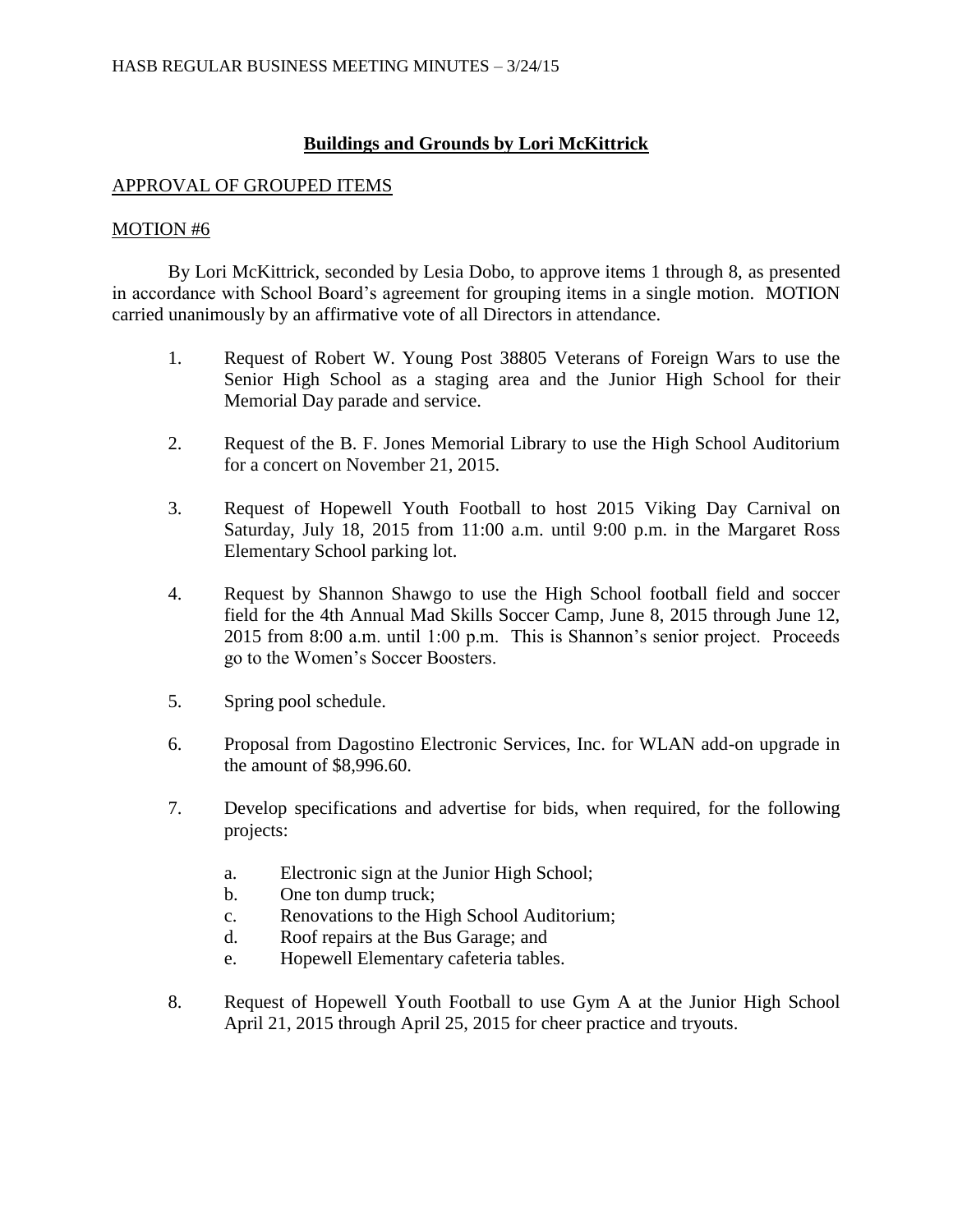### MOTION #7

By Lori McKittrick, seconded by John Bowden, to approve the proposal from C.M. Eichenlaub Co. in the amount of \$30,332.56 for repair of the upper and lower gymnasium bleachers at Hopewell Memorial Junior High School MOTION carried unanimously by an affirmative roll call vote of all Directors in attendance.

### **Finance and Budget by John Bowden, Chair**

#### APPROVAL OF GROUPED ITEMS

#### MOTION #8

By John Bowden, seconded by Rob Harmotto, to approve items (1) and (2) and to ratify item (3) as presented in accordance with School Board's agreement for grouping items in a single motion. MOTION carried unanimously by an affirmative roll call vote of all Directors in attendance.

- 1. General Fund payments in the amount of \$362,648.93
- 2. Cafeteria Fund payments in the amount of \$108,869.73
- 3. General Fund payments in the amount of \$1,464,046.88

## APPROVAL OF GROUPED ITEMS

#### MOTION #9

By John Bowden, seconded by Lesia Dobo, to approve items (1) through (3) as presented in accordance with School Board's agreement for grouping items in a single motion. MOTION carried unanimously by an affirmative roll call vote of all Directors in attendance.

- 1. 2015-2016 Pay Schedule, as presented.
- 2. Advertisement for receipt of bids for supplies and/or equipment for the 2015-2016 school year.
- 3. Diane Palsa and Janice Mikoloski as deputy tax collectors for Raccoon Township.

#### MOTION #10

MOTION by John Bowden, seconded by Lori McKittrick, to approve the proposal from Tri-State Equipment Company to replace the boiler in the Junior High School cafeteria at a cost of \$14,282.50. MOTION carried unanimously by an affirmative roll call vote of all Directors in attendance.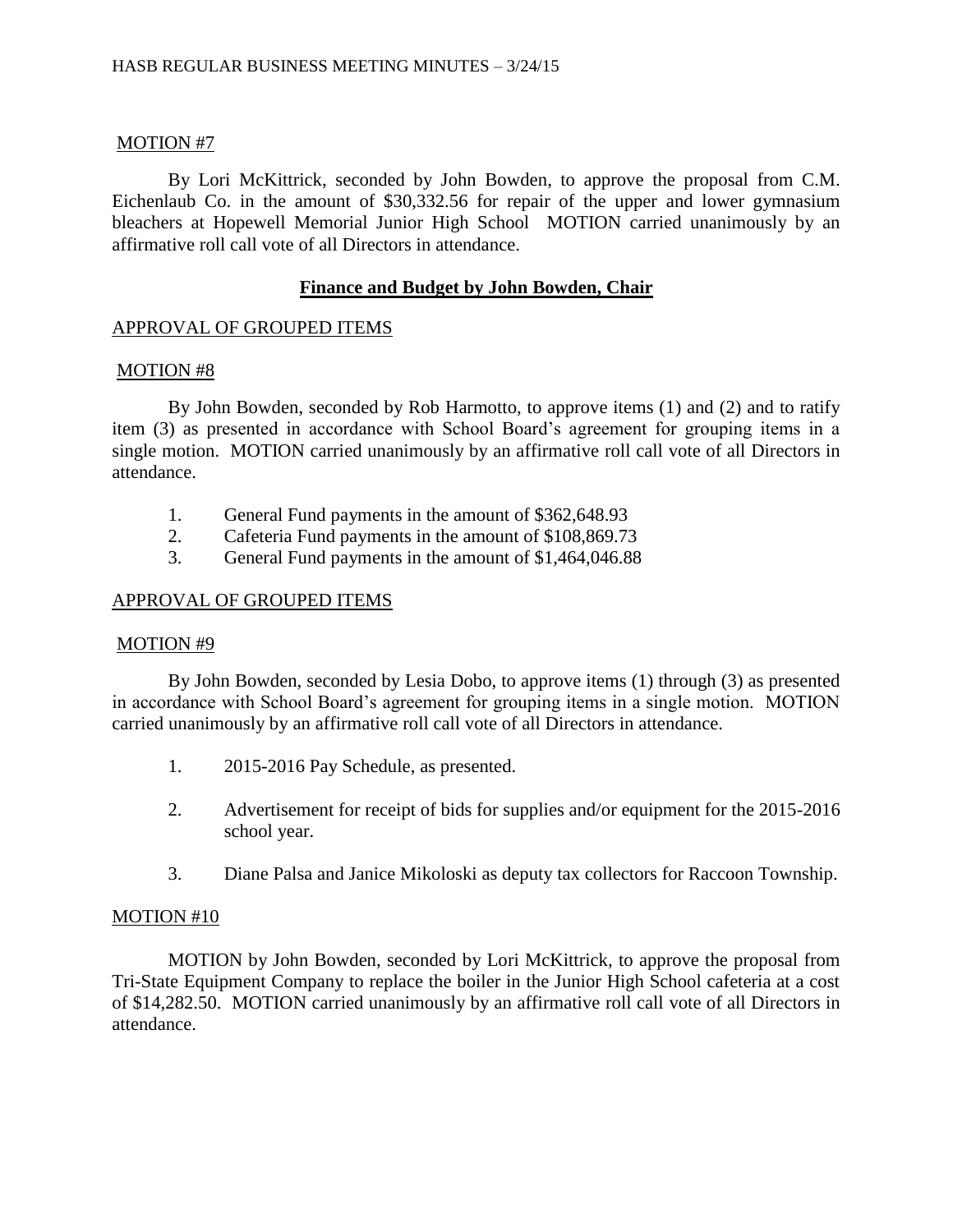# MOTION #11

MOTION by John Bowden, seconded by Lesia Dobo, to table the 2015-2016 Beaver Valley Intermediate Unit general operating budget in the amount of \$2,115,972.00. MOTION carried unanimously by affirmative vote of all Directors in attendance.

# **Legislative by Lori McKittrick, Co-Chair**

## MOTION #12

MOTION by Lori McKittrick, seconded by John Bowden, to nominate David Bufalini as the District representative to the Beaver Valley Intermediate Unit Board. MOTION carried unanimously by an affirmative vote of all the Directors in attendance.

# **Personnel by Rob Harmotto, Chair**

## APROVAL OF GROUPED ITEMS

## MOTION #13

By Rob Harmotto, seconded by Lori McKittrick, to approve items (1) through (6) as presented in accordance with School Board's agreement for grouping items in a single motion. MOTION carried unanimously by an affirmative vote of all Directors in attendance.

- 1. Resignation for retirement of Sandy Nan, Junior High Secretary, effective June 30, 2015.
- 2. Resignation for retirement of Patricia DelGreco, Title I teacher at Margaret Ross Elementary School, effective June 5, 2015.
- 3. Resignation for retirement of Mary Ellen Horniak, Reprographics, effective July 31, 2015.
- 4. Resignation for retirement of George Varkonda, Junior High School custodian, effective June 5, 2015.
- 5. Resignation for retirement of Jerry Tagg, Senior High math teacher, effective January 27, 2015.
- 6. Resignation for retirement of Barbara Nalli, first grade teacher at Margaret Ross Elementary School, effective June 5, 2015.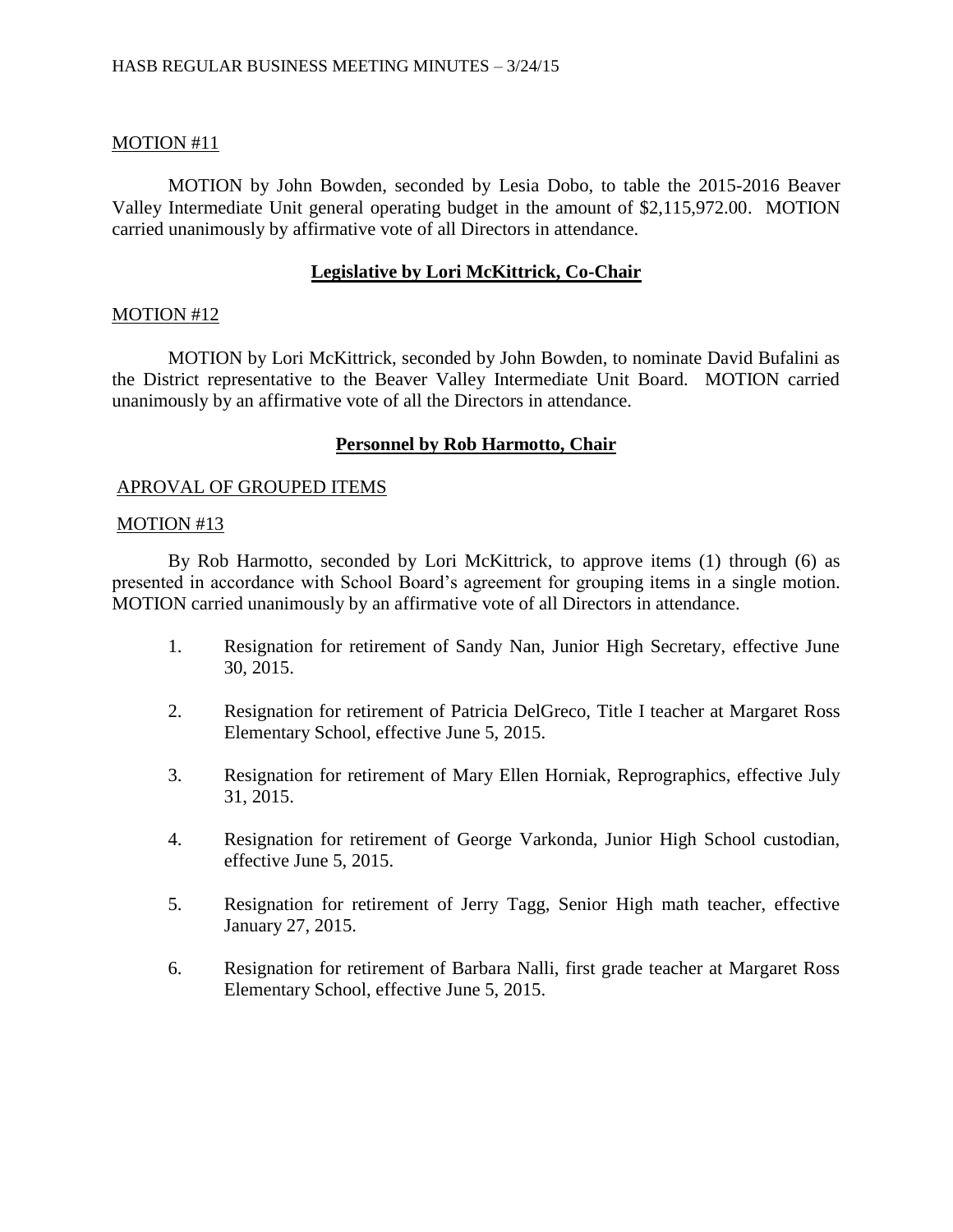# APROVAL OF GROUPED ITEMS

## MOTION #14

By Rob Harmotto, seconded by Lesia Dobo, to approve items (1) through (4) as presented in accordance with School Board's agreement for grouping items in a single motion. MOTION carried unanimously by an affirmative vote of all Directors in attendance.

- 1. Resignation of Christy Bailey, breakfast aide and substitute aide/secretary, effective March 6, 2015.
- 2. Resignation of Adam Thomas, computer technician, effective March 9, 2015.
- 3. Resignation of Nichole Baker, Varsity Cheerleading Coach, effective the end of the 2014-2015 season.
- 4. Resignation of Daniel Hardy, bus driver, effective March 31, 2015.

## APROVAL OF GROUPED ITEMS

## MOTION #15

By Rob Harmotto, seconded by Lesia Dobo, to approve items (1) through (4) as presented in accordance with School Board's agreement for grouping items in a single motion. MOTION carried unanimously by an affirmative vote of all Directors in attendance.

- 1. Employment of Ryan Busch, assistant football coach, effective March 2, 2015.
- 2. Employment of Keith Humphries, assistant football coach, effective March 25, 2015.
- 3. Employment of Paul Mann, assistant football coach, effective March 25, 2015.
- 4. Appointment of Anthony Bufalini as a volunteer assistant Junior High softball coach, effective March 25, 2015.

## APROVAL OF GROUPED ITEMS

#### MOTION #16

By Rob Harmotto, seconded by John Bowden, to approve items (1) and (2) as presented in accordance with School Board's agreement for grouping items in a single motion. MOTION carried unanimously by an affirmative vote of all Directors in attendance.

- 1. Job description for Assistant Superintendent.
- 2. Authorization to advertise for Assistant Superintendent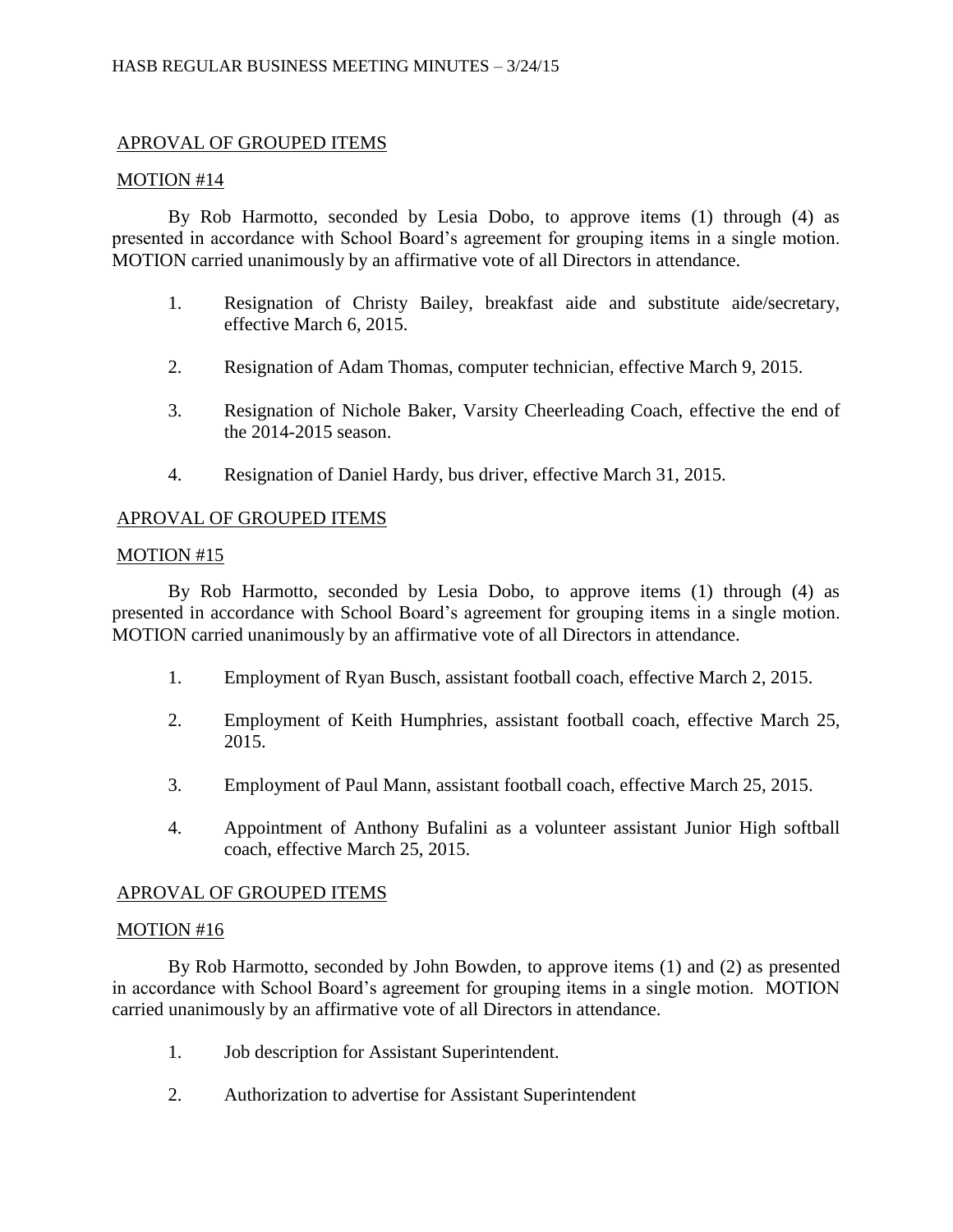### MOTION #17

By Rob Harmotto, seconded by Lesia Dobo, to approve the substitute personnel roster. MOTION carried unanimously by an affirmative vote of all Directors in attendance.

### **Transportation by Mr. Harmotto, Co-Chair**

#### MOTION #18

By Rob Harmotto, seconded by Lori McKittrick, to approve the Memorandum of Understanding to resolve bus driver grievance. MOTION carried unanimously by an affirmative vote of all Directors in attendance.

#### Superintendent's Report

Dr. Reina recognized those individuals retiring, including Sandy Nan, Mary Ellen Horniak, George Varkonda, Jerry Tagg, Barb Nalli and Pat DelGreco. He wished them all well in their retirement.

In the coming days Dr. Reina will schedule a meeting between the Board and student representatives from the Senior High School to discuss issues important to the students.

The District will be hosting ALICE training on May 19 and 20, 2015. A French television station has asked our permission to video the training. The station hopes to use this as a model to develop similar programs. The Board had no objections to this project.

The end of the third quarter is April 2, 2015.

#### Solicitor's Report

Nothing to report.

#### Unfinished Business

Nothing to report.

#### Upcoming School Board Meetings

April 14, 2015 – 7:00 p.m. Work Meeting, Central Administration April 28, 2015 – 7:00 p.m. Regular Business Meeting, Central Administration